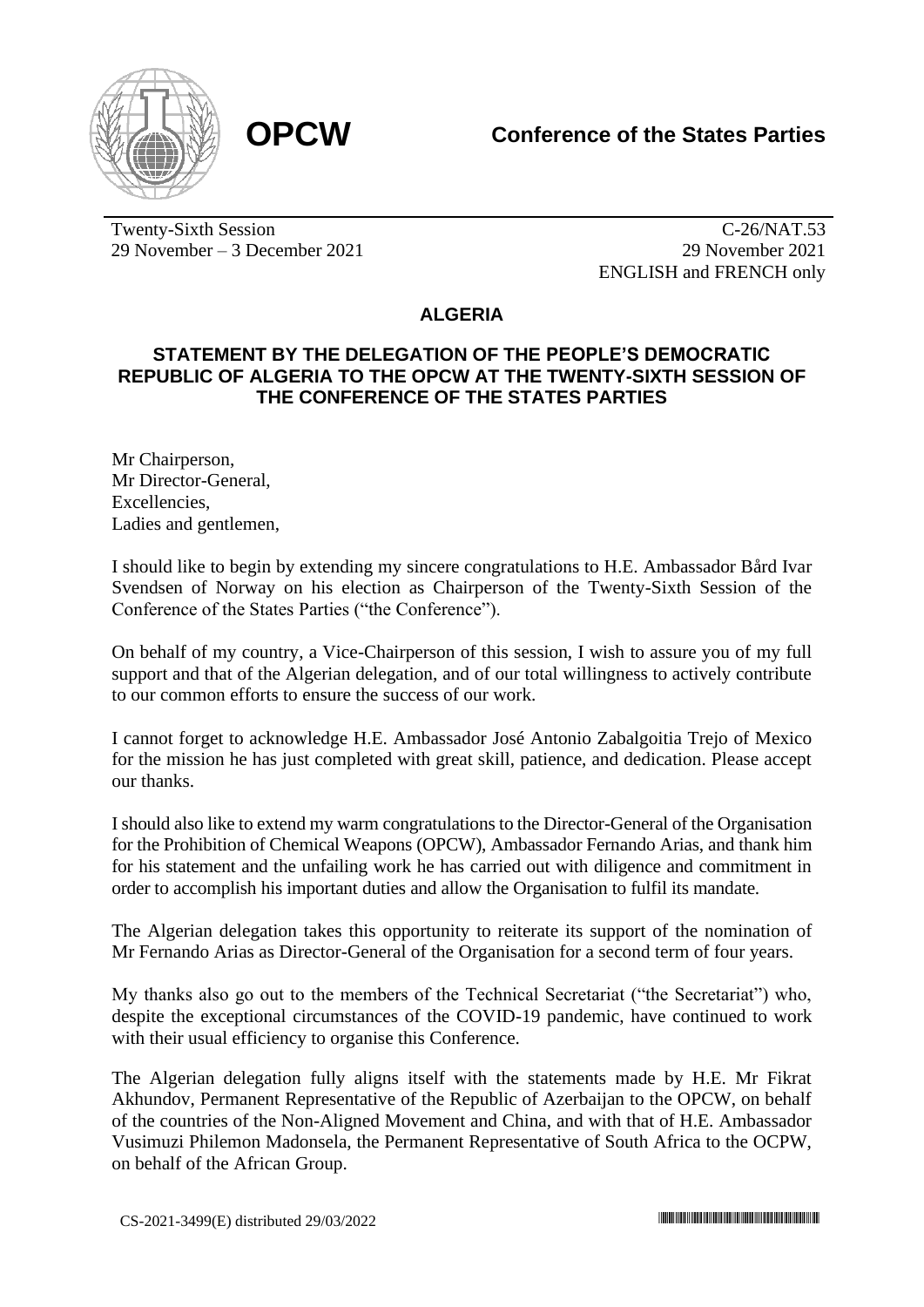C-26/NAT.53 page 2

Let me begin by reiterating Algeria's commitment to the principles of the Chemical Weapons Convention ("the Convention") and to its noble objectives to achieve a world free of weapons of mass destruction. My country reaffirms its condemnation of any use of chemical weapons, by anyone, for whatever reason, and under any circumstances.

Today, the Organisation constitutes one of the multilateral disarmament mechanisms that has made enormous progress in eliminating chemical weapons from the world. At the same time, and in an ever-changing world, our Organisation has faced challenges which continue to multiply with the emergence of new threats, be they at the global, regional, or national level.

Terrorism, transnational crime, the illicit transfer and trade in weapons, and everything that comes with the fears of the re-emergence of chemical weapons constitute new challenges that go beyond the capabilities and measures of States to respond, and require common and concerted action on a global scale.

Algeria reiterates its commitment and dedication to contributing actively to the global effort to strengthen the United Nations' disarmament system aimed at consolidating peace and security in our region and throughout the world.

My country's contribution to the funding for the future Centre for Chemistry and Technology (ChemTech Centre) is part of this commitment. It demonstrates our support of the mechanisms under the Convention that are aimed at increasing efficiency and reliability, and are a testament to my country's desire to have this project serve the objectives of the Organisation, in particular in terms of capacity building. My delegation welcomes the progress made in the project. The building's first pillar ceremony on 23 November 2021 marks an important step towards its completion.

My country's commitment can also be seen in the efforts made by the relevant Algerian authorities responsible for implementing the Convention at the national level. These institutions have capitalised on their proven track record in their field. Algeria, which has always encouraged cooperation, has always voiced its willingness to share its experience with other countries in our region and subregion.

In this connection, Algeria has organised, in cooperation with the OPCW, events and seminars for African experts under the OPCW Programme to Strengthen Cooperation with Africa ("the Africa Programme"), the last such event being held in July 2021. My delegation regrets that certain events could not be held in person owing to the restrictions related to the COVID-19 pandemic, but hopes there will be a return to the normal format for holding these events.

In this regard, my country is also working to ensure that its activities are conducted within the framework of the efforts to establish centres or clusters of excellence in Africa, with a regional scope, and reiterates its full willingness to host the centre for the North Africa and Sahel region. Such an initiative will help to strengthen cooperation between the countries in the region and will improve the performance of national entities in carrying out their duties.

We welcome the major accomplishments in Convention implementation, in particular with respect to the destruction of chemical weapons stockpiles. This sends a strong signal about the trust that Member States have in the Convention.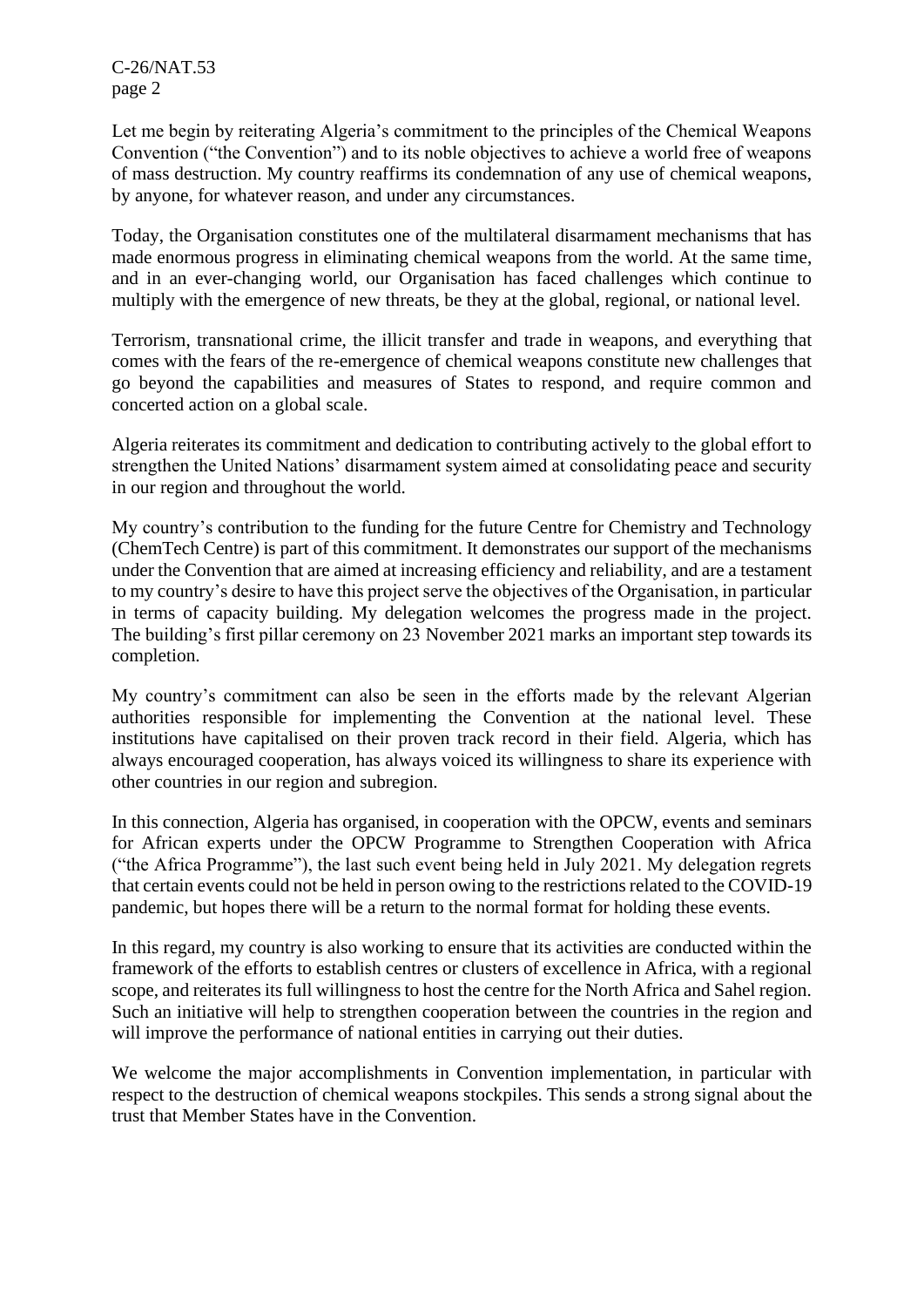Algeria considers that this significant and remarkable progress in the area of chemical disarmament is the result of the spirit of consensus and cooperation that has characterised the work of this Organisation.

It is crucial that the gains of the Organisation be preserved and that the efforts that we have all made be continued, so that the objectives of the Convention can be achieved in the same spirit of responsible and consensus-based cooperation.

Nevertheless, the emergence of diverging points of view during the meetings of the Organisation over the past few years, as well as the recurrent use of the voting procedure to adopt its decisions, is a source of concern.

With the lack of consensus there is a risk of moving the Organisation away from its technical nature and of exposing it to political pressure and to the contingencies of short-term realities.

My delegation regrets the excessive use of the vote to adopt important decisions related to the functioning of the Organisation, such as the decision on the Programme and Budget of the OPCW. We would like to go back to the old practice in order to achieve the desired consensus around this and all other issues.

Regarding the Syrian chemical dossier, we should encourage cooperation and the search for constructive and productive contact between the authorities of that country and the Secretariat, with a view to finding the appropriate solutions to ease the tensions and settle the outstanding issues once and for all.

My delegation also considers that our collective action should go hand in hand with a joint international effort aimed at promoting technological cooperation and scientific exchange in order to guarantee, for all States Parties, the expression, in concrete terms, of their enshrined right to use chemistry for peaceful purposes.

The guiding principle behind our activities should be the implementation of the Convention and its objectives, in order that the various regions benefit from its advantages, and that we focus our efforts on the use of chemistry to pursue the development goals of our countries.

Strengthening cooperation and exchanging experiences among the States Parties are the cornerstone of this endeavour. In this connection, we welcome the inclusion, in the decision on the OPCW biennial Programme and Budget for 2022 and 2023, of the African Group's initiative inviting the States Parties and the Secretariat to work together to ensure complete and effective implementation of cooperation programmes by considering appropriate measures, including the retention of unspent funds for cooperation programmes in a special fund.

We believe that particular attention should be paid to the African continent and to capacity building of national entities in the countries of this region, in order to help them tackle the difficulties facing the continent and to carry out their duties and responsibilities fully.

I should like to underscore the importance of continuing and consolidating the Africa Programme, currently in its fifth phase, and whose next phase will begin in 2023.

We consider that this cooperation programme should be given appropriate funding consideration through the allocation of sufficient resources at regular and predictable levels in the Organisation's regular budget.